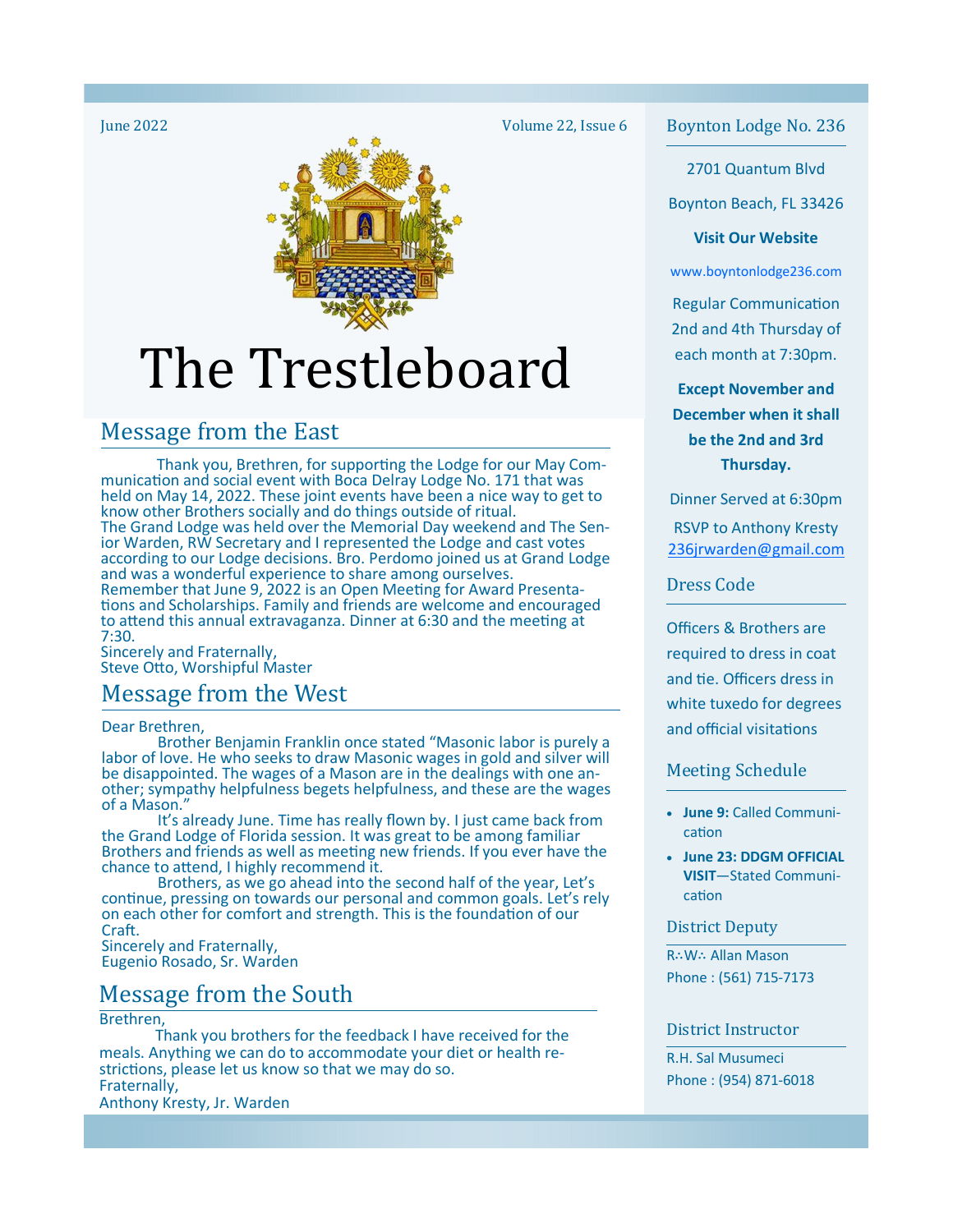## **Committees**

#### **FINANCE**

Eugenio Rosado W:. Brad Partridge W:. Robert Mandell W:. Mark Bogert R:.W:. Michael Gambarrotti Marty Kaye Anthony Kresty

#### **VIGILANCE**

Anthony Kresty Brad Partridge W:. Ross Cooper

#### **PETITIONS**

R:.W:. Michael Gambarrotti

W:. Alan Cohen

John Reeve

W:. Ross Cooper

#### **MASONIC EDUCATION**

David Felker W:. Scott Schwartzberg W:. Ross Cooper

James Wooster

#### **BOARD OF RELIEF**

WM Stephen Otto Eugenio Rosado Anthony Kresty

#### **CHARITY**

WM Stephen Otto Eugenio Rosado Anthony Kresty

#### **LODGE PROPERTY**

WM Stephen Otto W:. Stamatis Stamatopoulos Alan Cohen

## Message from the Secretary

#### My Brothers,

We had a great time at the Annual Grand Communication Session this year. This year was both memorable and historic. Memorable because of the time we spent with our brothers from all over the world, from the Grand Jurisdictions here in our Great Country, to Mexico, the Bahamas, France, Paraguay, Romania, and everywhere in between. Historic because for the first time ever, we were able to host the Most Worshipful Union Grand Lodge Prince Hall Affiliated to our Grand Communication after approx. 159 year of coexistence.

A great time and fellowship was had by all, and we look forward to a great relationship with all those who attended our Grand Communication. I urge you, if you have not been able to attend the Annual Grand Communication before, attend one and see for yourself. You will not be disappointed.

 This month we will be honoring our first responders and our scholarship winners at our meeting on June 9. This is a CALLED Communication and all are welcome. Please bring your family and friends and anyone wanting to know more about Freemasonry.

As always, if you need anything or have any questions, please feel free to contact me.

 In closing, may God bless each and every one of you, may God bless our Fraternity, may God bless our Armed Forces, and may God bless the United States of America.

Sincerely and Fraternally, RW Michael Gambarrotti, Secretary

## Chaplain's Chat

Dearest Brothers,

 Summer has arrived and many of you are planning family vaca tions or headed north for the season. This presents a great opportunity to visit other Lodges, see important locations in Masonic history, and meet with other Brothers wherever you go. I encourage you all to experience this aspect of being "a Traveling Man." I have had the good fortune to visit and meet many fellow Masons throughout the years and share the bond we all have as Brothers. Safe Travels!

*"That one thing we have to teach, that one thing we Masons have as the key to our secret, the end-all and the be-all of Freemasonry is, you are my brother and I am yours." – Conrad Hahn* 

- June 11<sup>th</sup> On this date in 1986, the United Grand Lodge of England required the removal of references to the physical penalties from all obligations.
- June 20<sup>th</sup> 1881 Albert G. Mackey, Masonic author and Secretary-General of the Supreme Council of the Scottish Rite, Southern Jurisdiction of the U.S., died.
- June 24<sup>th</sup> 1717 What is referred to as the premiere Grand Lodge was formed in London, at the Goose and Gridiron Ale-house.
- This date is the first entry, for 1731, of a Lodge meeting in the colonies that became the United States, in an account book of St. John's Lodge in Philadelphia
- On this date in 1734, Benjamin Franklin became Grand Master of what would be known as the "Moderns" Grand Lodge in Pennsylvania.

 Seems as if June has been a significant month in Masonic history. I hope your June is memorable also!

Sincerely and Fraternally, Eric Malloy, Chaplain